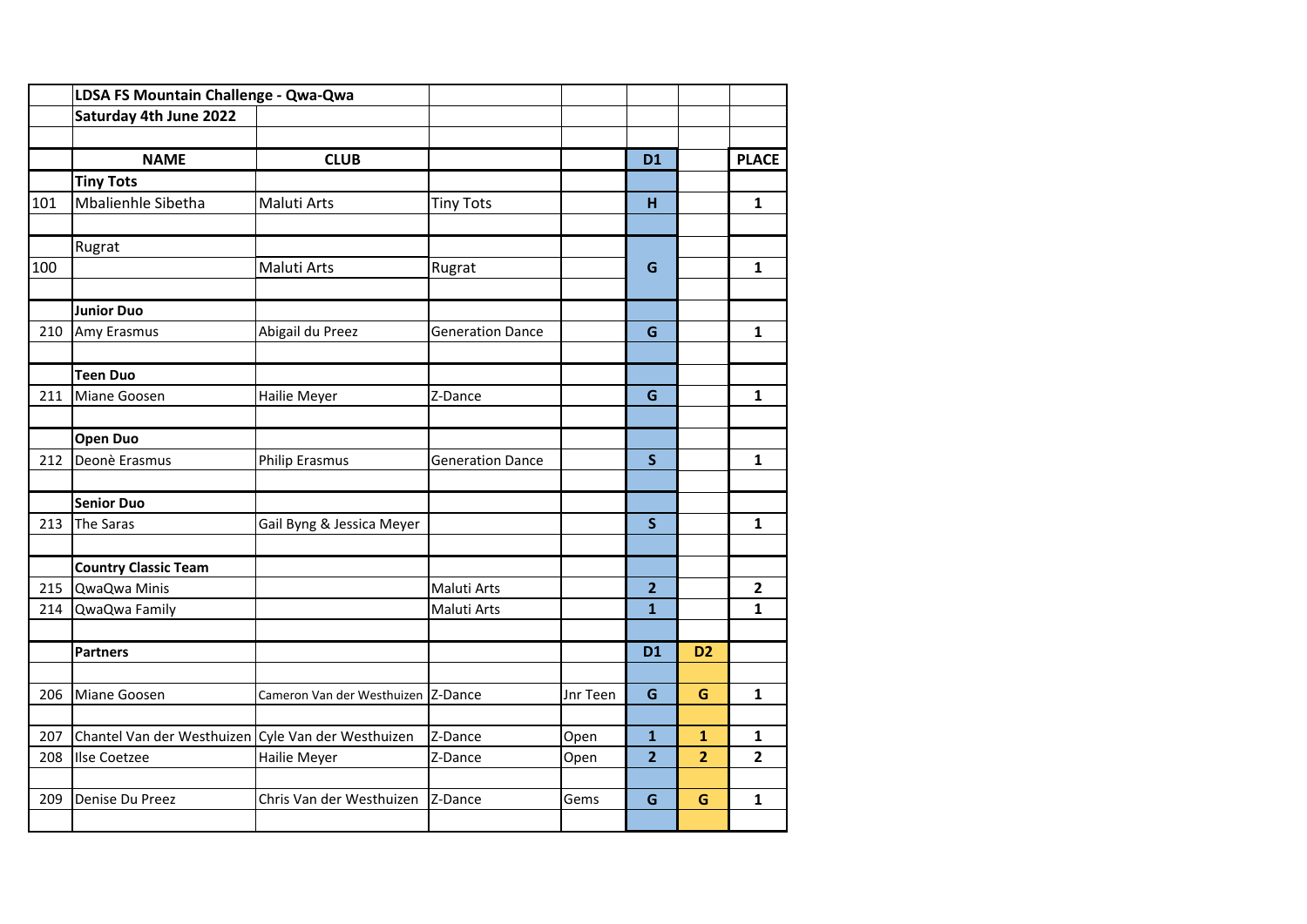## **LDSA FS Mountain Challenge - Qwa-Qwa Saturday 4th June 2022**

|            | <b>NAME</b>                               |                        | <b>CLUB</b>     |        | D <sub>1</sub> | D <sub>2</sub> | D <sub>3</sub> | <b>PLACE</b> |
|------------|-------------------------------------------|------------------------|-----------------|--------|----------------|----------------|----------------|--------------|
|            | <b>Newcomer Pro-Am</b>                    |                        |                 |        |                |                |                |              |
|            | 202 Elmarie Fourie                        | <b>Victor Rossouw</b>  | <b>MV Dance</b> | Open   | 2              |                |                |              |
| <b>201</b> | Chantel Van der Westhuizen Victor Rossouw |                        | Z-Dance         | Open   | 1              | 2              | $\mathbf{2}$   |              |
|            |                                           |                        |                 |        |                |                |                |              |
|            | 203 Denise Du Preez                       | <b>Victor Rossouw</b>  | Z-Dance         | Gold   | G              | S              | G              |              |
|            |                                           |                        |                 |        |                |                |                |              |
|            | <b>Novice Pro-Am</b>                      |                        |                 |        |                |                |                |              |
| 204        | <b>Alison Wixley</b>                      | <b>Warren Duffield</b> | Floorcraft      | Silver | G              | G              | G              |              |
|            |                                           |                        |                 |        |                |                |                |              |
| 205        | Gail Byng                                 | <b>Victor Rossouw</b>  |                 | Gold   | S              | S              | S              |              |
|            |                                           |                        |                 |        |                |                |                |              |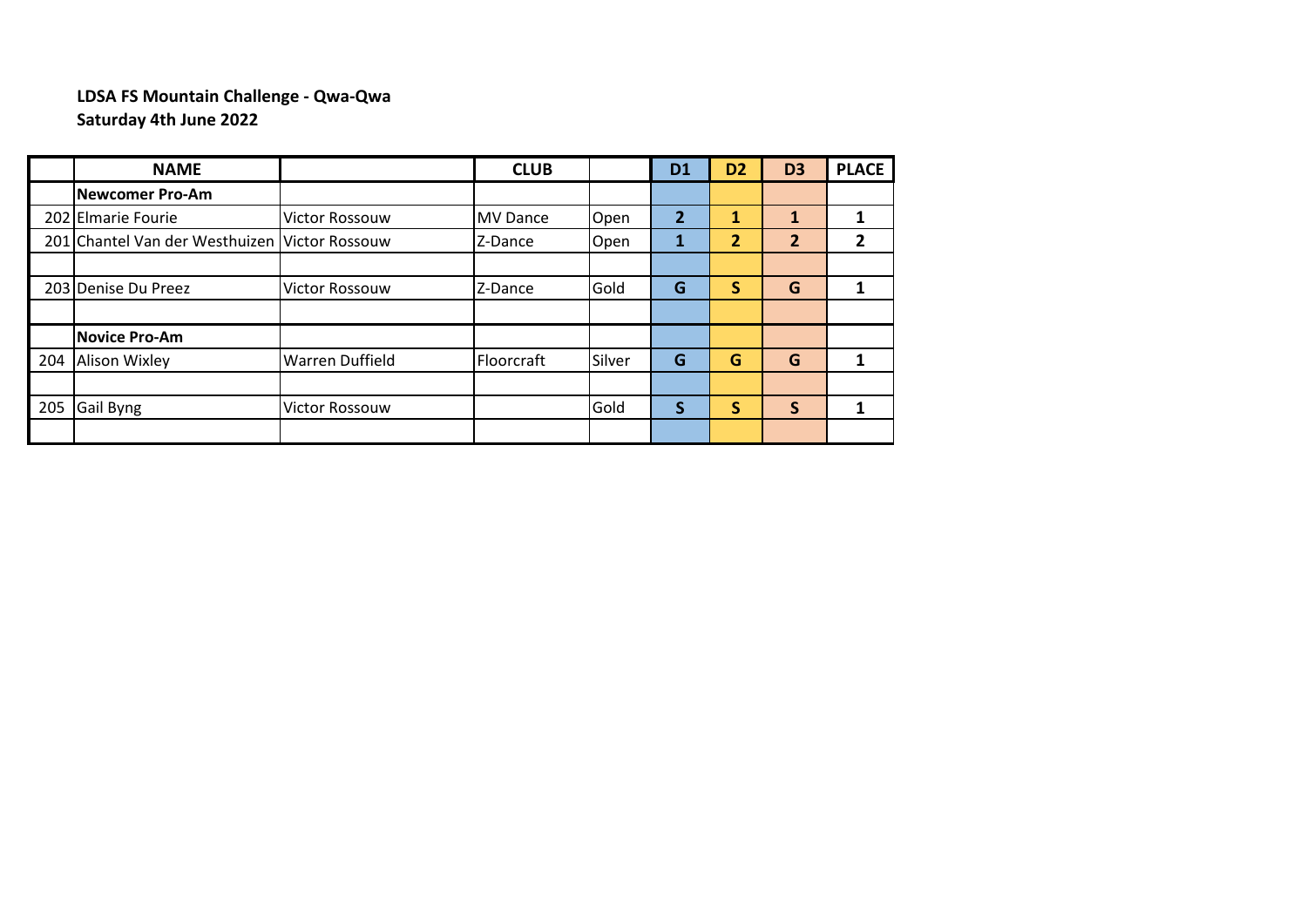|     | LDSA FS Mountain Challenge - Qwa-Qwa |                             |             |            |                         |                         |                |
|-----|--------------------------------------|-----------------------------|-------------|------------|-------------------------|-------------------------|----------------|
|     | Saturday 4th June 2022               |                             |             |            |                         |                         |                |
|     |                                      |                             |             |            |                         |                         |                |
|     | <b>NAME</b>                          | <b>CLUB</b>                 |             | <b>AGE</b> | <b>D1</b>               | D <sub>2</sub>          | <b>PLACE</b>   |
|     | <b>Starter</b>                       | <b>Primary &amp; Junior</b> |             |            |                         |                         |                |
| 102 | Mathapelo Mahlaba                    | <b>Maluti Arts</b>          | $\mathsf F$ | Primary    | $\mathbf{1}$            | $\mathbf{1}$            | 1              |
| 103 | Onratile Senyane                     | <b>Maluti Arts</b>          | F           | Primary    | $\overline{2}$          | $\overline{2}$          | $\overline{2}$ |
| 104 | Abigail du Preez                     | <b>Generation Dance</b>     | F           | Junior     | G                       | G                       | $\mathbf{1}$   |
|     |                                      |                             |             |            |                         |                         |                |
| 106 | Thinus Erasmus                       | <b>Generation Dance</b>     | M           | Junior     | G                       | G                       | $\mathbf{1}$   |
|     |                                      |                             |             |            |                         |                         |                |
|     | <b>Starter</b>                       | Y.Adult                     |             |            |                         |                         |                |
| 108 | Hailie Meyer                         | Z Dance                     | F           | Y. Adult   | $\overline{1}$          | $\overline{1}$          | $\mathbf{1}$   |
| 110 | Laurinda Nel                         | <b>Generation Dance</b>     | F           | Y.Adult    | $\overline{2}$          | 2                       | $\overline{2}$ |
| 111 | Elani Nel                            | <b>Generation Dance</b>     | F           | Y.Adult    | $\overline{\mathbf{3}}$ | 3                       | 3              |
| 107 | Lisa Feldman                         | <b>Generation Dance</b>     | F           | Y.Adult    | 4                       | 4                       | 4              |
| 109 | Cheryldene Nel                       | <b>Generation Dance</b>     | F           | Y.Adult    | 5                       | 6                       | 5              |
| 112 | <b>Chrizel Neveling</b>              | <b>Generation Dance</b>     | F           | Y.Adult    | 6                       | 5                       | 6              |
|     |                                      |                             |             | 21         | 21                      | 21                      |                |
|     | <b>Starter</b>                       | Open & Crystal              |             |            |                         |                         |                |
| 113 | Trisha Surajpal                      | Dance Unlimited             | F           | Open       | $\mathsf{s}$            | G                       | $\mathbf{1}$   |
| 114 | Riolyn Moodley                       | Dance Unlimited             | M           | Open       | $\mathsf{S}$            | $\overline{\mathsf{S}}$ | $\mathbf{1}$   |
|     |                                      |                             |             |            |                         |                         |                |
| 116 | Simone Roux                          | <b>Generation Dance</b>     | F           | Crystal    | $\mathbf{1}$            | 1                       | $\mathbf{1}$   |
| 115 | Saloshini Pillay                     | Dance Unlimited             | F           | Crystal    | $\overline{2}$          | $\overline{2}$          | $\overline{2}$ |
|     |                                      |                             |             |            |                         |                         |                |
|     | <b>Starter</b>                       | <b>Silver &amp; Gold</b>    |             |            |                         |                         |                |
| 118 | Michelle Leesmann                    | <b>Generation Dance</b>     | F           | Silver     | $\mathbf{1}$            | $\mathbf{1}$            | $\mathbf{1}$   |
| 119 | Elizabeth Nel                        | <b>Generation Dance</b>     | F           | Silver     | 3                       | $\overline{2}$          | $\mathbf{2}$   |
| 120 | Riana Wolmarans                      | Z Dance                     | F           | Silver     | $\overline{2}$          | 3                       | 3              |
| 117 | <b>Gracey Govender</b>               | Dance Unlimited             | F           | Silver     | $\overline{\mathbf{4}}$ | $\overline{4}$          | 4              |
|     |                                      |                             |             |            |                         |                         |                |
| 121 | <b>Helene Cadir</b>                  | Dance Unlimited             | F           | Gold       | G                       | G                       | $\mathbf{1}$   |
|     |                                      |                             |             |            |                         |                         |                |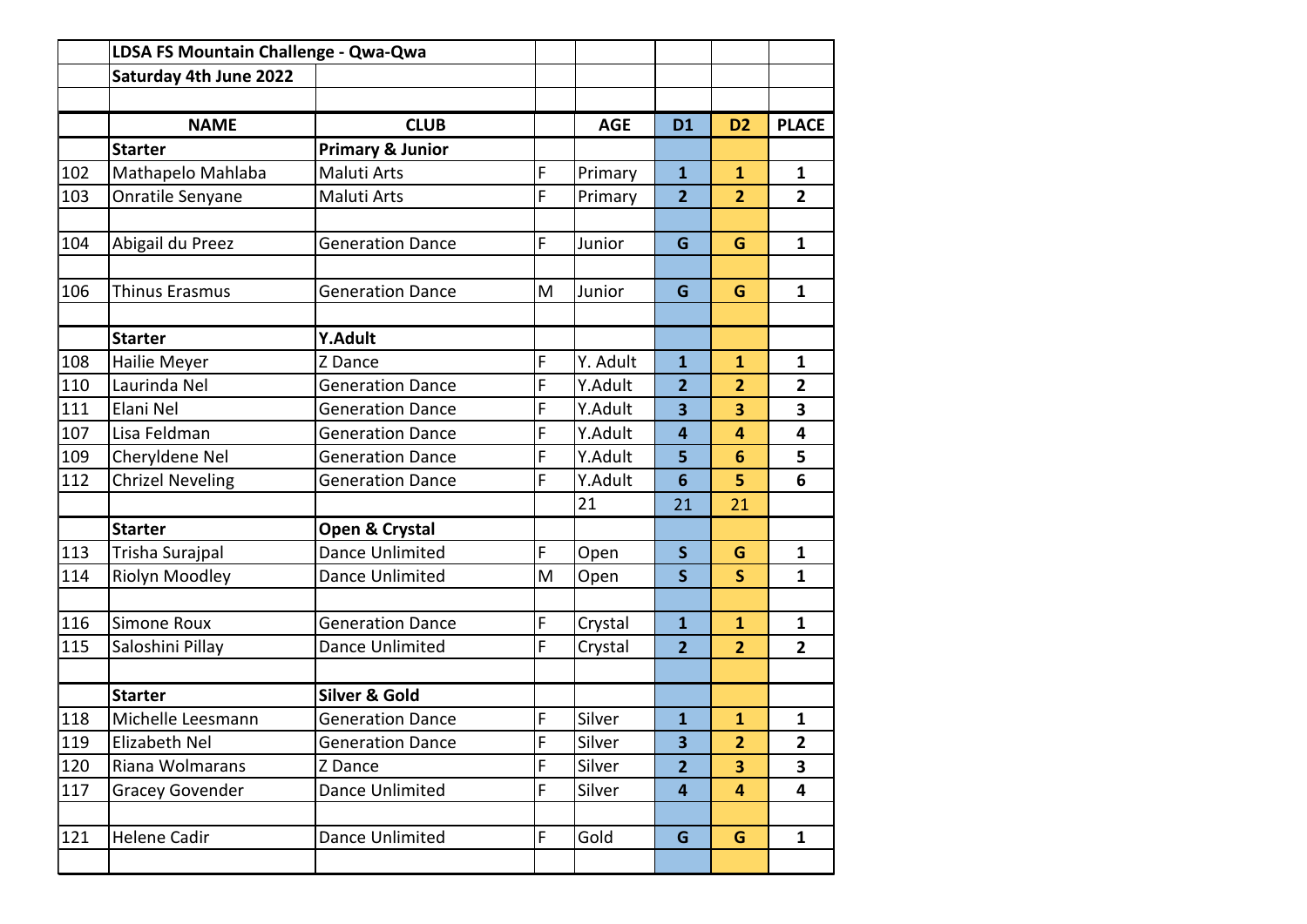|     | LDSA FS Mountain Challenge - Qwa-Qwa |                             |   |            |                         |                |                |                |
|-----|--------------------------------------|-----------------------------|---|------------|-------------------------|----------------|----------------|----------------|
|     | Saturday 4th June 2022               |                             |   |            |                         |                |                |                |
|     |                                      |                             |   |            |                         |                |                |                |
|     | <b>NAME</b>                          | <b>CLUB</b>                 |   | <b>AGE</b> | <b>D1</b>               | D <sub>2</sub> | D <sub>3</sub> | <b>PLACE</b>   |
|     | <b>Newcomer</b>                      | <b>Primary &amp; Junior</b> |   |            |                         |                |                |                |
| 122 | Letlotlo Mphuthi                     | Maluti Arts                 | F | Primary    | $\mathbf{1}$            | $\mathbf{1}$   | $\mathbf{1}$   | $\mathbf{1}$   |
| 123 | Ziyanda Radiphoko                    | <b>Maluti Arts</b>          | F | Primary    | $\overline{2}$          | $\overline{2}$ | $\overline{2}$ | $\overline{2}$ |
|     |                                      |                             |   |            |                         |                |                |                |
| 125 | Miane Goosen                         | Z Dance                     | F | Junior     | $\overline{2}$          | $\mathbf{1}$   | $\mathbf{1}$   | $\mathbf{1}$   |
| 126 | Atlehang Ntholeng                    | <b>Maluti Arts</b>          | F | Junior     | $\mathbf 1$             | $\overline{2}$ | 3              | $\overline{2}$ |
| 124 | Amy Erasmus                          | <b>Generation Dance</b>     | F | Junior     | $\overline{\mathbf{3}}$ | 3              | $\overline{2}$ | 3              |
|     |                                      |                             |   |            |                         |                |                |                |
|     | Newcomer                             | <b>Teen &amp; Junior</b>    |   |            |                         |                |                |                |
|     |                                      |                             |   |            |                         |                |                |                |
| 128 | Kgothatso Khumalo                    | Maluti Arts                 | F | Teen       | GG                      | G              | н              | $\mathbf{1}$   |
|     |                                      |                             |   |            |                         |                |                |                |
| 127 | Tshepo Matsana                       | <b>Maluti Arts</b>          | M | Junior     | G                       | G              | G              | $\mathbf{1}$   |
|     |                                      |                             |   |            |                         |                |                |                |
| 129 | Bonolo Mokoena                       | <b>Maluti Arts</b>          | M | Teen       | 1                       | 1              | $\overline{2}$ | 1              |
| 130 | Thuso Steven Nzimande                | <b>Maluti Arts</b>          | M | Teen       | $\overline{2}$          | $\overline{2}$ | $\mathbf{1}$   | $\overline{2}$ |
|     |                                      |                             |   |            |                         |                |                |                |
|     | <b>Newcomer</b>                      | <b>Silver &amp; Gold</b>    |   |            |                         |                |                |                |
| 131 | Marietha Jordaan                     | Z Dance                     | F | Silver     | G                       | G              | G              | $\mathbf{1}$   |
|     |                                      |                             |   |            |                         |                |                |                |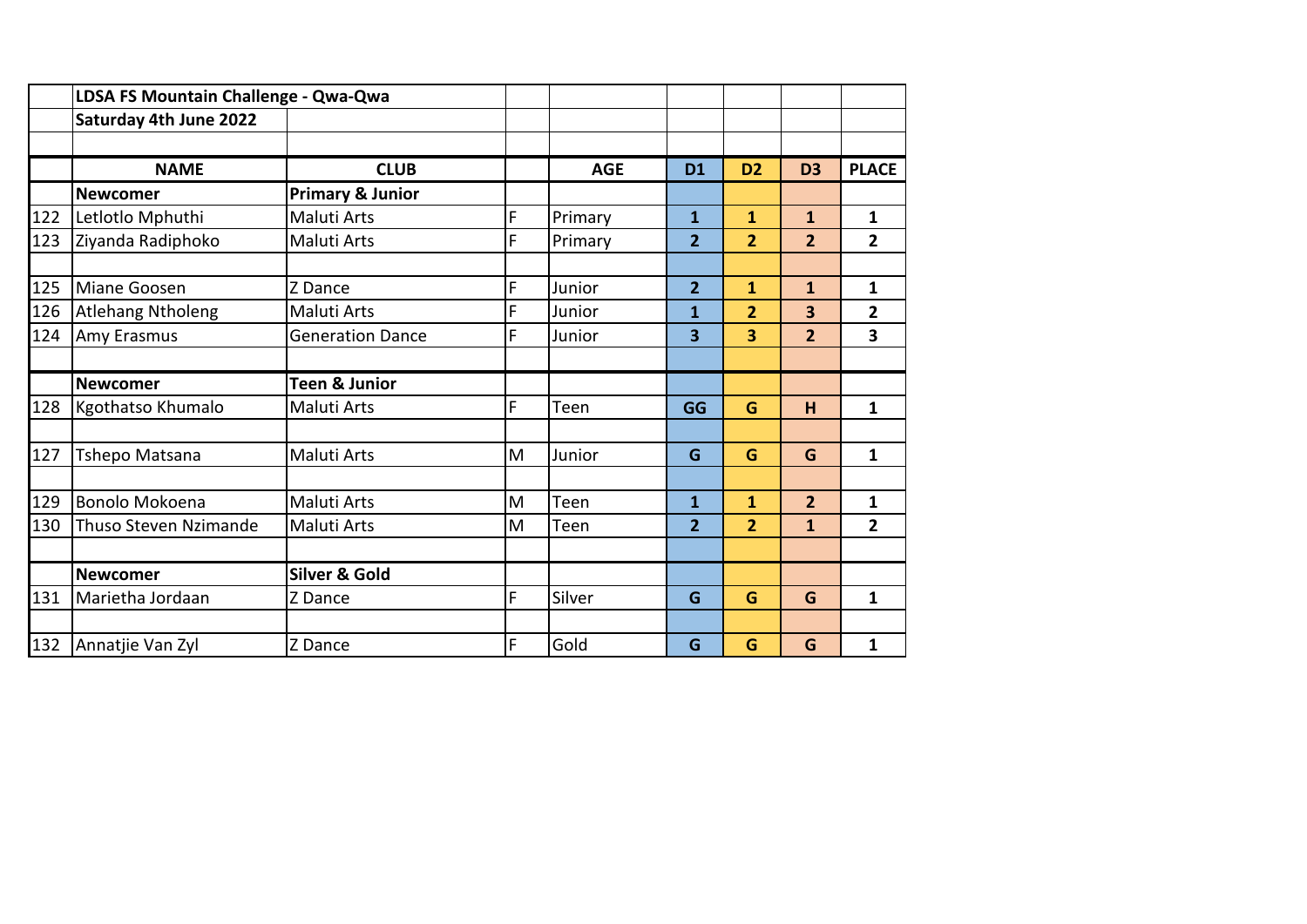|     | <b>NAME</b>                        | <b>CLUB</b>                   |   | <b>AGE</b>   | <b>D1</b>               | D <sub>2</sub>          | D <sub>3</sub>          | <b>PLACE</b>            |
|-----|------------------------------------|-------------------------------|---|--------------|-------------------------|-------------------------|-------------------------|-------------------------|
|     |                                    |                               |   |              |                         |                         |                         |                         |
| 17  | <b>Novice</b>                      | <b>Primary &amp; Junior</b>   |   |              |                         |                         |                         |                         |
| 133 | Thato Mkhwanazi                    | <b>Maluti Arts</b>            | M | Primary      | G                       | G                       | H                       | $\mathbf{1}$            |
|     |                                    |                               |   |              |                         |                         |                         |                         |
| 134 | Cameron Van der Westhuizen Z Dance |                               | M | Junior       | G                       | G                       | H                       | $\mathbf{1}$            |
|     | <b>Novice</b>                      | Y.Adult                       |   |              |                         |                         |                         |                         |
| 135 | Clarissa Erasmus                   | <b>Generation Dance</b>       | F | Y.Adult      | $\mathbf{1}$            | $\overline{2}$          | $\mathbf{1}$            | $\mathbf{1}$            |
| 136 | <b>Tshepiso Moloi</b>              | Maluti Arts                   | F | Y.Adult      | $\overline{2}$          | $\overline{1}$          | $\overline{2}$          | $\overline{2}$          |
|     |                                    |                               |   |              |                         |                         |                         |                         |
| 137 | <b>Phillip Erasmus</b>             | <b>Generation Dance</b>       | M | Y.Adult      | $\mathbf{1}$            | $\overline{\mathbf{1}}$ | $\overline{2}$          | $\mathbf{1}$            |
| 138 | Mojalefa Richards                  | <b>Maluti Arts</b>            | M | Y.Adult      | $\overline{2}$          | $\overline{2}$          | $\mathbf{1}$            | $\overline{2}$          |
|     |                                    |                               |   |              |                         |                         |                         |                         |
|     | <b>Novice</b>                      | <b>Combined &amp; Crystal</b> |   |              |                         |                         |                         |                         |
| 140 | Chantel Van der Westhuizen Z Dance |                               | F | Open/Crystal | $\mathbf{1}$            | $\mathbf{1}$            | $\overline{2}$          | $\mathbf{1}$            |
| 139 | <b>Elmarie Fourie</b>              | <b>MV Dance Academy</b>       | F | Open/Crystal | $\overline{2}$          | $\overline{2}$          | $\mathbf{1}$            | $\overline{2}$          |
|     |                                    |                               |   |              |                         |                         |                         |                         |
| 141 | William Ngakala                    | <b>MV Dance Academy</b>       | M | Crystal      | $\mathsf{S}$            | $\overline{\mathsf{S}}$ | G                       | $\mathbf{1}$            |
|     |                                    |                               |   |              |                         |                         |                         |                         |
|     | <b>Novice</b>                      | <b>Silver</b>                 |   |              |                         |                         |                         |                         |
| 142 | Ilse Coetzee                       | Z Dance                       | F | Silver       | $\mathbf{1}$            | $\mathbf{1}$            | $\mathbf{1}$            | $\mathbf{1}$            |
| 144 | Kathy Reddy                        | <b>Dance Unlimited</b>        | F | Silver       | $\overline{2}$          | $\overline{\mathbf{2}}$ | $\overline{2}$          | $\mathbf{2}$            |
| 143 | <b>Hester Godfrey</b>              | Shake It Up                   | F | Silver       | $\overline{\mathbf{3}}$ | 3                       | 3                       | $\overline{\mathbf{3}}$ |
|     |                                    |                               |   |              |                         |                         |                         |                         |
|     | <b>Novice</b>                      | Gold                          |   |              |                         |                         |                         |                         |
| 146 | Denise Du Preez                    | Z Dance                       | F | Gold         | $\mathbf{1}$            | 1                       | $\overline{2}$          | $\mathbf{1}$            |
| 147 | Marjorie Harper                    | Z Dance                       | F | Gold         | $\overline{2}$          | $\overline{2}$          | 3                       | $\overline{\mathbf{2}}$ |
| 145 | Megan de Kock                      | Shake It Up                   | F | Gold         | $\overline{\mathbf{3}}$ | 3                       | $\overline{\mathbf{1}}$ | $\overline{\mathbf{3}}$ |
|     |                                    |                               |   |              |                         |                         |                         |                         |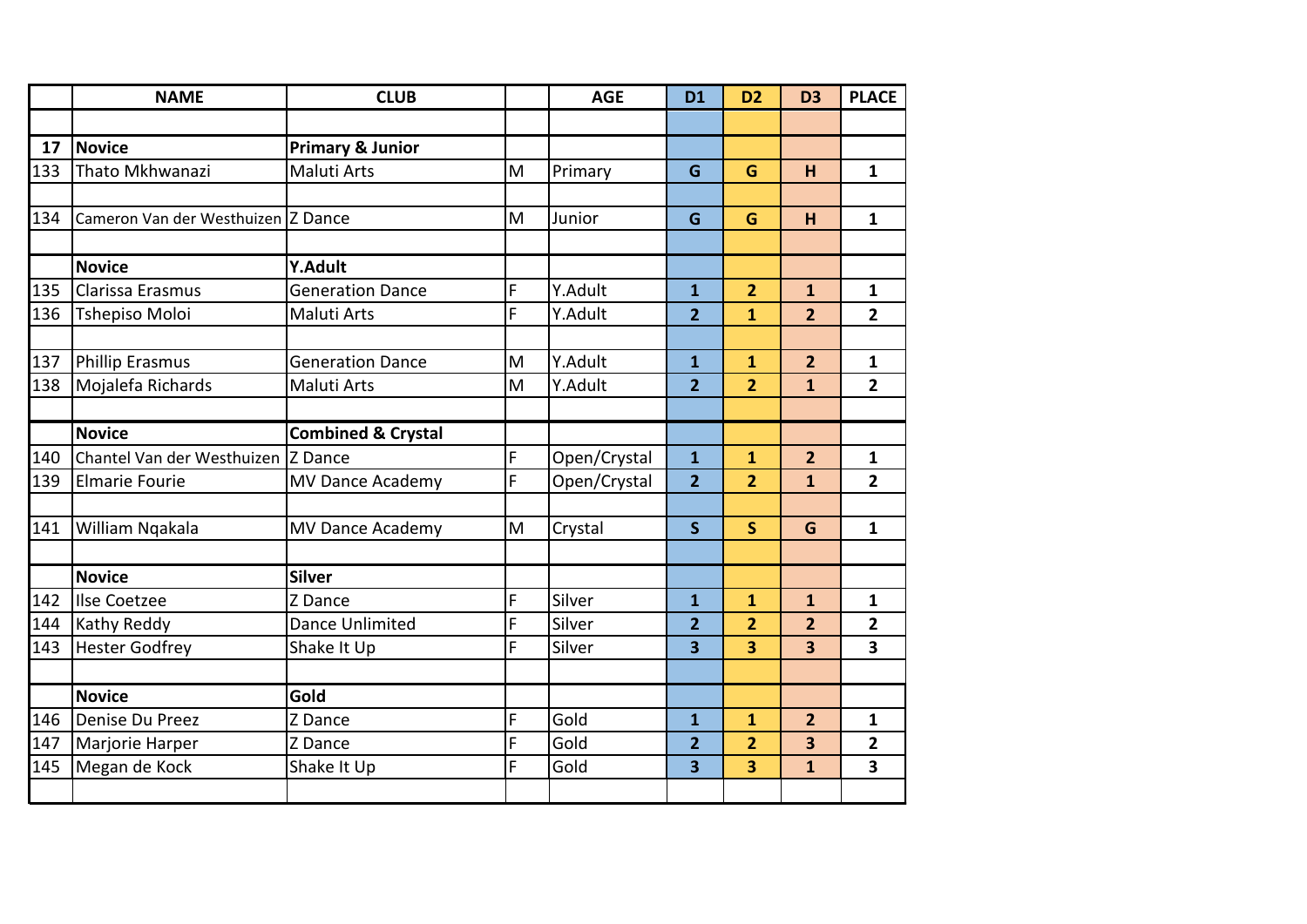| LDSA FS Mountain Challenge - Qwa-Qwa |                         |   |              |                         |                         |                         |                |
|--------------------------------------|-------------------------|---|--------------|-------------------------|-------------------------|-------------------------|----------------|
| Saturday 4th June 2022               |                         |   |              |                         |                         |                         |                |
|                                      |                         |   |              |                         |                         |                         |                |
| <b>NAME</b>                          | <b>CLUB</b>             |   | <b>AGE</b>   | <b>D1</b>               | D <sub>2</sub>          | D <sub>3</sub>          | <b>PLACE</b>   |
| Intermediate                         | Teen & Y.Adult          |   |              |                         |                         |                         |                |
| 149 Mvulazana Masiza                 | <b>Maluti Arts</b>      | F | Teen         | G                       | G                       | G                       | 1              |
|                                      |                         |   |              |                         |                         |                         |                |
| 153 Cyle Van der Westhuizen          | Z Dance                 | M | Y. Adult     | G                       | G                       | G                       | $\mathbf{1}$   |
|                                      |                         |   |              |                         |                         |                         |                |
| Intermediate                         | Y. Adult                |   |              |                         |                         |                         |                |
| 150 Bianca Erasmus                   | <b>Generation Dance</b> | F | Y.Adult      | $\mathbf{1}$            | $\overline{\mathbf{1}}$ | $\mathbf{1}$            | $\mathbf{1}$   |
| 151 Busisiwe Mkhwanazi               | <b>Maluti Arts</b>      | F | Y.Adult      | $\overline{\mathbf{3}}$ | $\overline{2}$          | $\overline{2}$          | $\overline{2}$ |
| 152 Jessica Wilson                   | <b>MWD</b>              | F | Y.Adult      | $\overline{2}$          | 3                       | 3                       | 3              |
|                                      |                         |   |              |                         |                         |                         |                |
| Intermediate                         | <b>Combined</b>         |   |              |                         |                         |                         |                |
| 156 Anne-Marie Botha                 |                         | F | Open/Crystal | $\overline{1}$          | 1                       | $\overline{\mathbf{3}}$ | 1              |
| 154 Jessica Meyer                    | <b>MWD</b>              | F | Open/Crystal | $\overline{2}$          | $\overline{2}$          | $\mathbf{1}$            | $\overline{2}$ |
| 157 René Le Roux                     | Line Dance Addiction    | F | Open/Crystal | $\overline{\mathbf{3}}$ | 3                       | $\overline{2}$          | 3              |
| 155 Lee-Ann Berry                    | Shake It Up             | F | Open/Crystal | 4                       | 4                       | 4                       | 4              |
| 158 Jo-Ann Theron                    | Line Dance Addiction    | F | Open/Crystal | 5                       | 5                       | 5                       | 5              |
|                                      |                         |   |              |                         |                         |                         |                |
| Intermediate                         | Crystal                 |   |              |                         |                         |                         |                |
| 160 Chris Van der Westhuizen         | Z Dance                 | M | Crystal      | $\mathbf{1}$            | 1                       | $\mathbf{1}$            | 1              |
| 159 Velaphi Mabiletsa                | Quintessence Dance      | M | Crystal      | $\overline{2}$          | $\overline{2}$          | $\overline{2}$          | $\overline{2}$ |
|                                      |                         |   |              |                         |                         |                         |                |
| Intermediate                         | <b>Silver</b>           |   |              |                         |                         |                         |                |
| 162 Vanessa Frances                  | <b>JK Studio</b>        | F | Silver       | $\mathbf{1}$            | $\overline{\mathbf{1}}$ | $\mathbf{1}$            | 1              |
| 161 Deonè Erasmus                    | <b>Generation Dance</b> | F | Silver       | $\overline{2}$          | $\overline{\mathbf{2}}$ | 3                       | 2              |
| 163 Alison Wixley                    | Floorcraft              | F | Silver       | 3                       | 3                       | $\overline{2}$          | 3              |